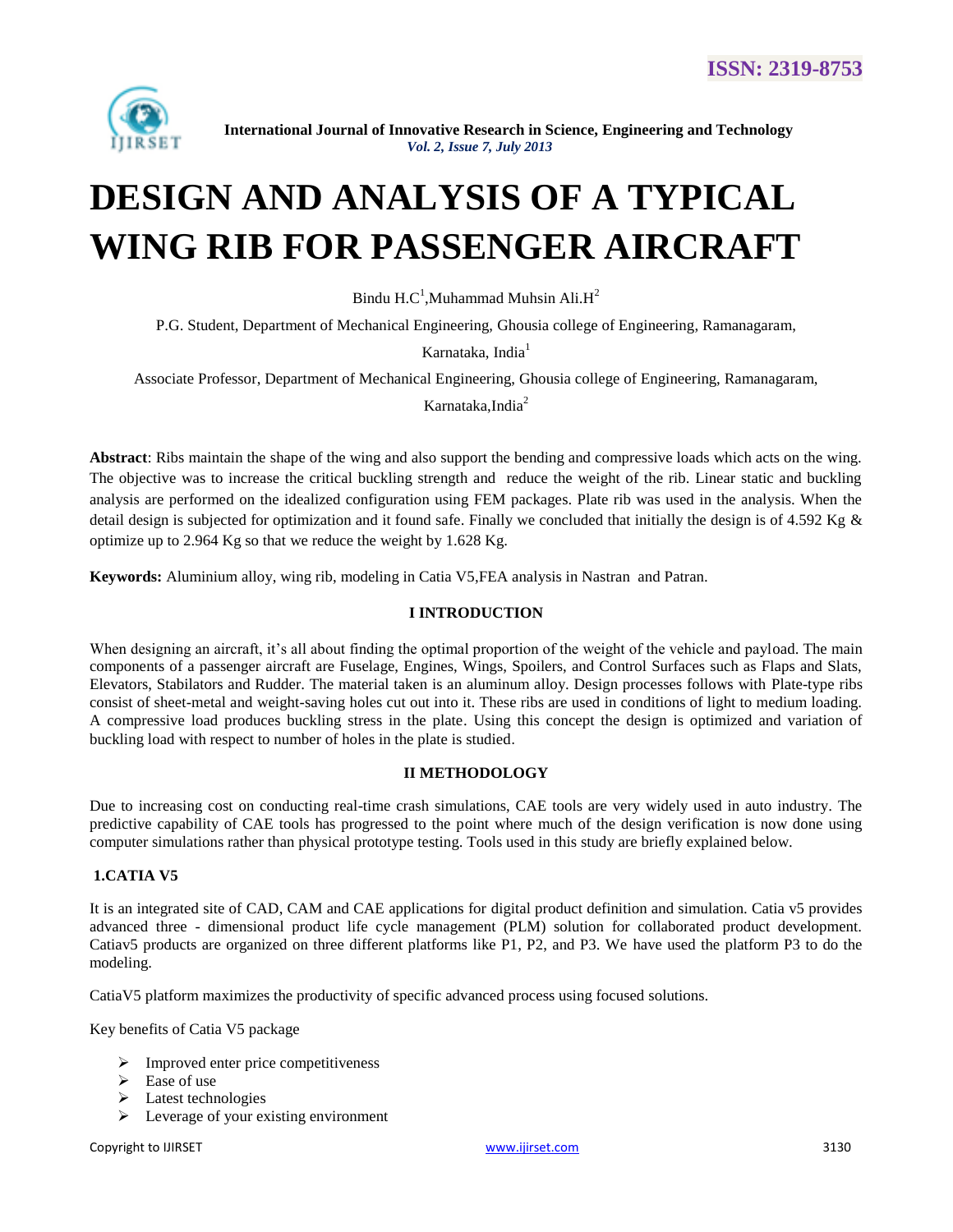

## **2.HYPERMESH**

Altair HYPERMESH is a high-performance finite element pre-and postprocessor for major finite element solvers, allowing engineering to analyze design condition in highly interactive and visual environment. Hypermesh's user-interface is easy to learn and supports the direct use of cad geometry and existing finite element models, providing robust interoperability and efficiency. Hyper mesh can check meshes for duplicate elements, facet Warpage, and aspect ratio, skewness, and can display and modify element normal.

## **3.MSC Nastran**

Nastran offers a complete set of linear static and dynamic analysis capabilities along with unparalleled support for super elements enabling users to solve large, complex assemblies more efficiently. MSC Nastran also offers a complete set of implicit and explicit nonlinear analysis capabilities, thermal and interior/exterior acoustics, and coupling between various disciplines such as thermal, structural, and fluid interaction.

## **4.MSC Patran**

It is the widely used pre/post-processing software for Finite Element Analysis (FEA). Patran provides a rich set of tools that streamline the creation of analysis ready models for linear, nonlinear, explicit dynamics, thermal, and other finite element solutions. Patran's comprehensive and industry tested capabilities ensure that your virtual prototyping efforts provide results fast so that you can evaluate product performance against requirements and optimize your designs.

## **5 Static Analysis**

A static analysis calculates the effects of *steady* loading conditions on a structure, while ignoring inertia and damping effects, such as those caused by time-varying loads. A static analysis can, however, include *steady* inertia loads (such as gravity and rotational velocity), and time-varying loads that can be approximated as static equivalent loads (such as the static equivalent wind and seismic loads commonly defined in many building codes).Static analysis is used to determine the displacements, stresses, strains, and forces in structures or components caused by loads that do not induce significant inertia and damping effects. The model considered in the project has to go through a series of iterations. The static analyses performed just know whether model is well within the limit of yield strength of material.

## **6 Buckling Analysis**

Buckling analysis is a technique used to determine,

- $\triangleright$  Buckling loads critical loads at which a structure becomes unstable, and
- $\triangleright$  Buckled mode shapes the characteristic shape associated with a structure's buckled response.

There are two types of Buckling analysis,

- A. Eigen value Buckling Analysis and
- B. Nonlinear Buckling Analysis

## **A. Eigen value Buckling Analysis**

Eigen value buckling analysis predicts the theoretical buckling strength (the bifurcation point) of an ideal linear elastic structure. However, imperfections and nonlinearities prevent most real-world structures from achieving their theoretical elastic buckling strength.

Copyright to IJIRSET 3131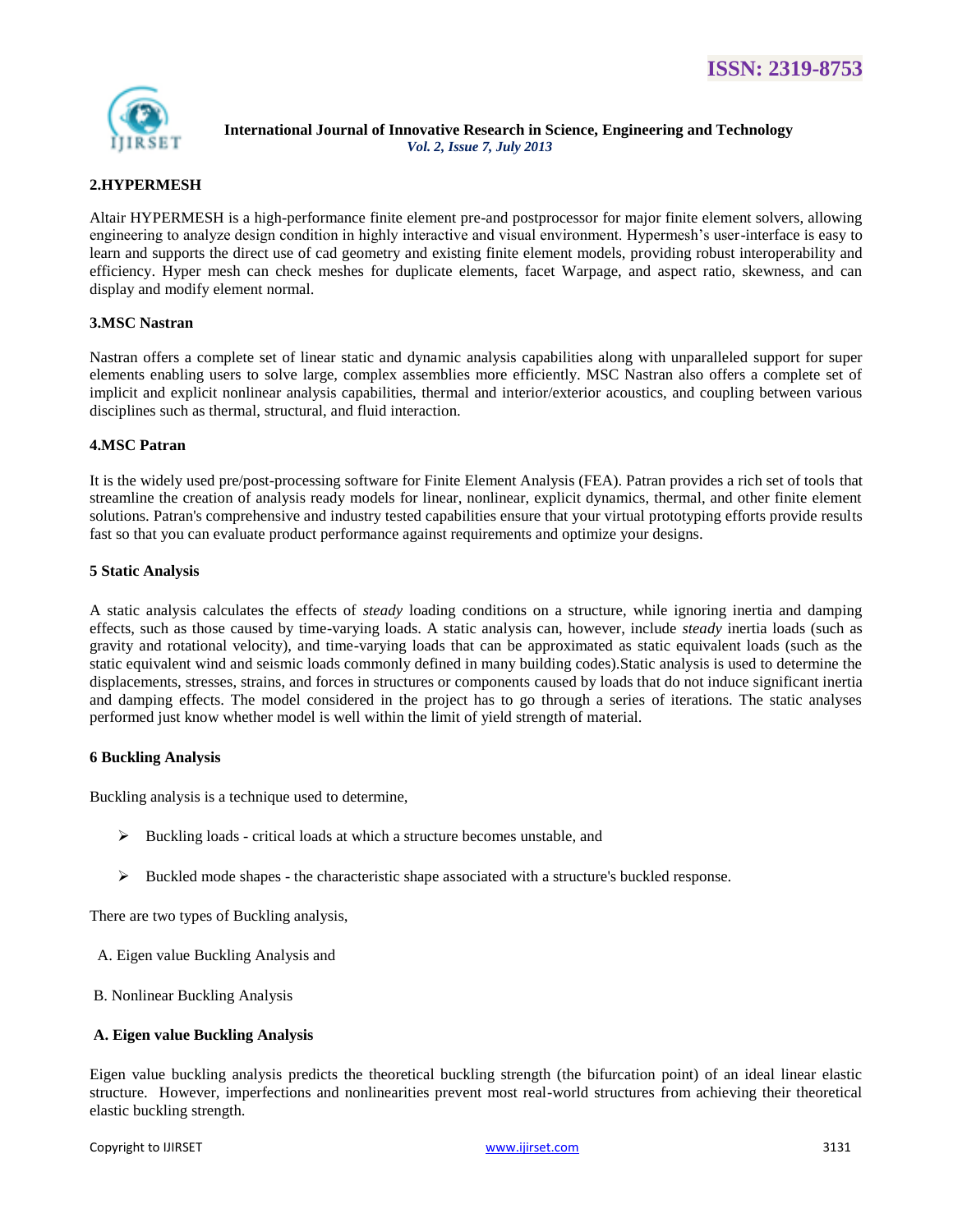

#### **B. Nonlinear Buckling Analysis**

Nonlinear buckling analysis is usually the more accurate approach and is therefore recommended for design or evaluation of actual structures. This technique employs a nonlinear static analysis with gradually increasing loads to seek the load level at which our structure becomes unstable. In this type we can include features such as initial imperfections, plastic behaviour, gaps, and large-deflection response.

#### **III RESULTS AND DISCUSSION**

Here we taken inputs from preliminary design and the same taken as bench mark for the further detail design for the modelling of aircraft wing rib, we considered Numerical master geometry (N.M.G). The same procedure followed also for the detail design model and optimized detail design model of the aircraft wing rib and analysis is done using Nastran and Patran Analysis tools. We carried out static and buckling Analysis for detail design model and optimized detail design model of aircraft wing rib.

#### **1 Rib thickness without any cut outs.**

**1.1 CAD Model of Wing Rib:** The figure shows three dimensional aircraft wing rib. The geometry is built in sketcher and layer extruded to three dimensional parts in the part modeller to get three dimensional representations. Model is built using CATIA V5 Software.



 **Figure 1.1: Design Model**

**1.2 FE Model of Wing Rib:** The figure shows the FE model of Wing Rib. It is built using HYPERMESH software. Hypermesh is a good meshing software to control the mesh at irregular geometries.



**Figure 1.2: FE Model**

Boundary conditions for the part is applied which is shown in figure 1.3. Boundary condition is a method of applying load and constraining the part. Wing rib is constrained in all 6 DOF on either sides and a pressure of 2.75e-2 is applied on the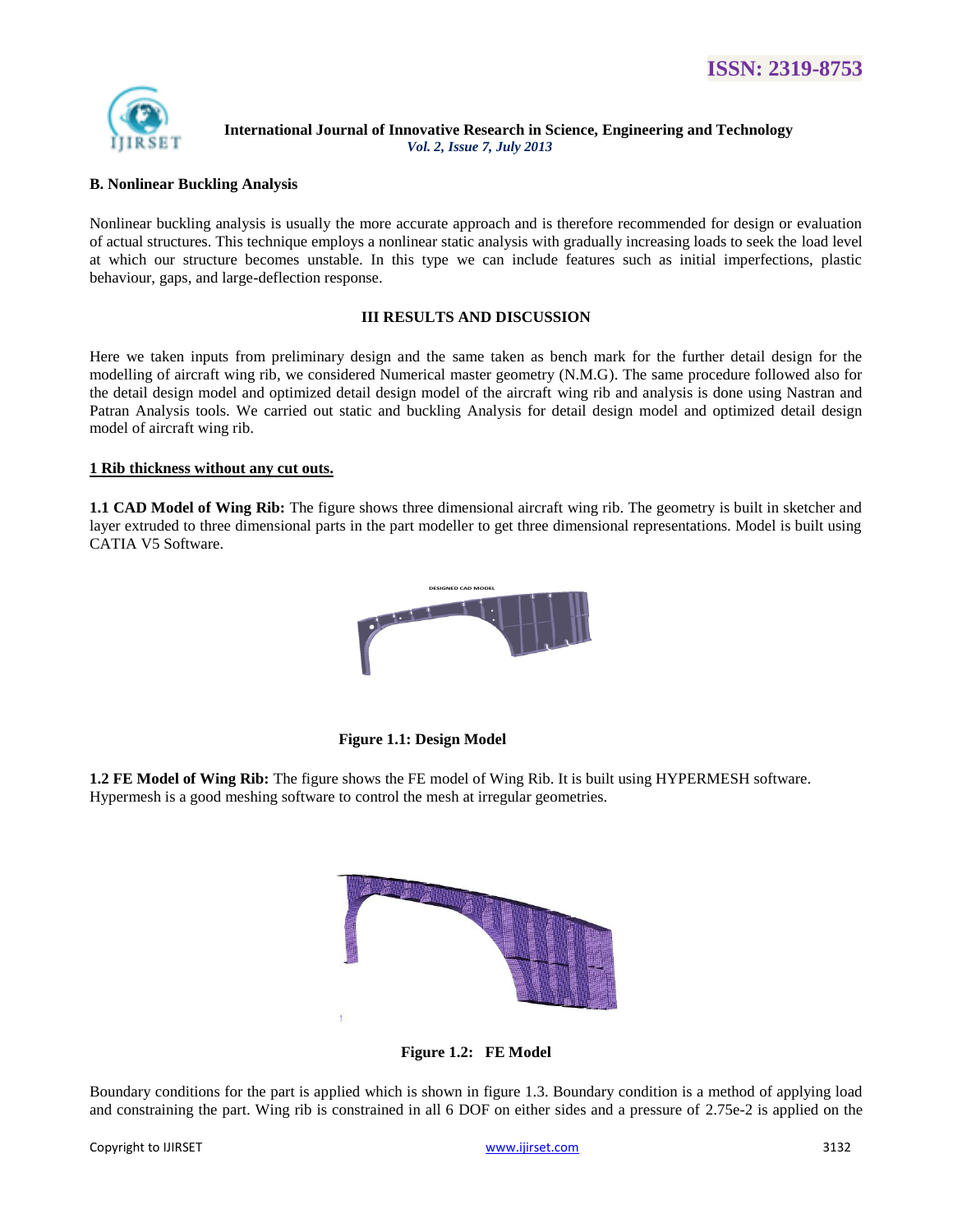

elements which is shown in the below figure. Meshed model is imported to Nastran software in bdf format to calcute displacement.



 **Figure 1.3: Boundary Conditions for Static Analysis** 

**1.3 Displacement plot of Wing Rib:** Figure1.4 shows the displacement of the rib in z-direction when a pressure 2.75e-2 is applied on the rib. we observe maximum diplacement is 3.21mm on node 18743e.



**Figure 1.4: Displacements for Detail Design**

**1.4 Stress plot of Wing Rib:** Figure1.5 shows the stresses developed on the rib due to a pressure of 2.75e-2. Maximum stress observed is 2.23 at node 36082.



**Figure 1.5: Stresses for Detail Design.**

**1.5 FE Model and Boundary conditions for Buckling analysis:** For doing buckling analysis we constrained the boundary nodes of the wing rib with 3 DOF and concentrated load is applied. The boundary condition of the part is similar to simply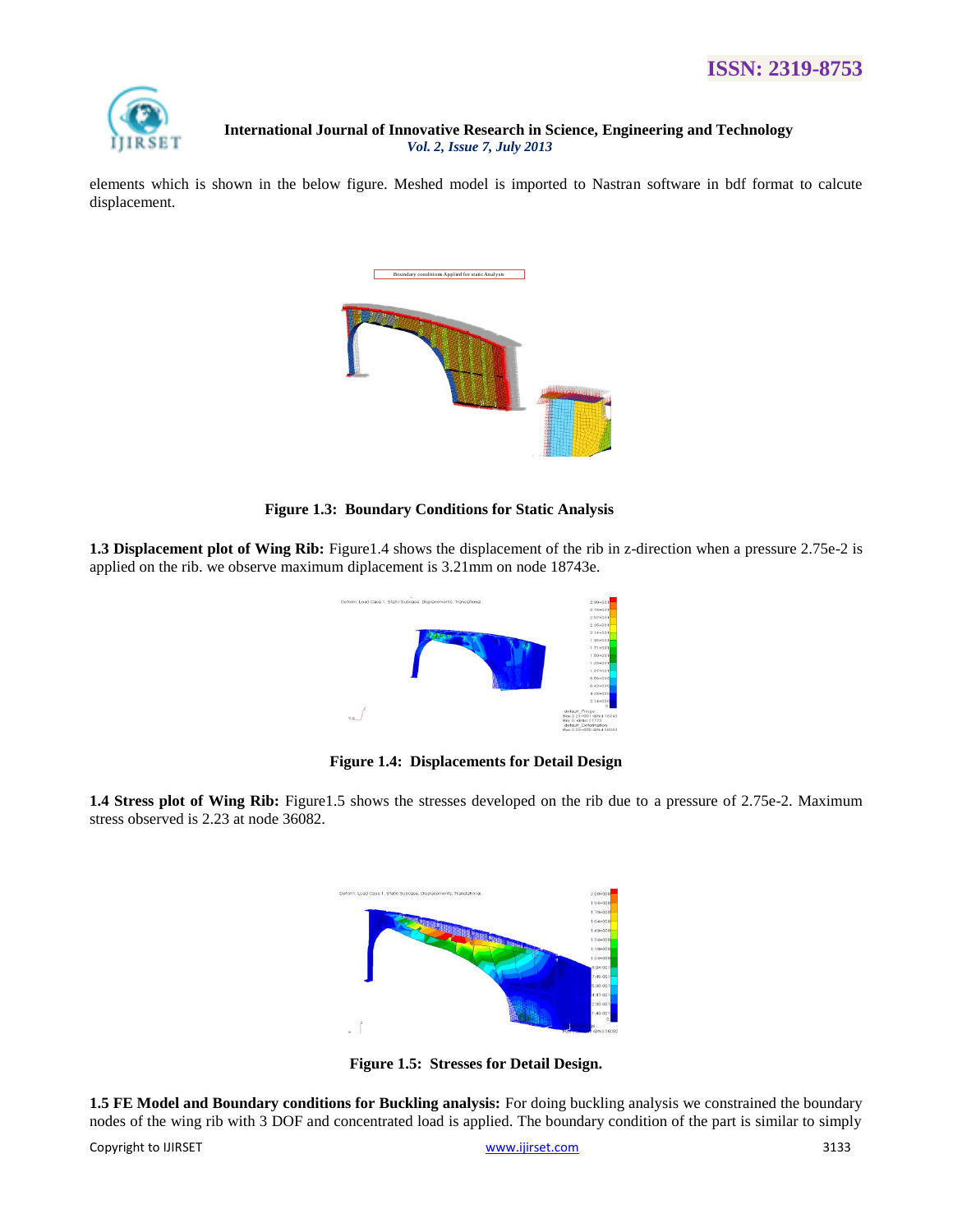

supported beam. To know critical loads we have taken 10 iteration for buckling analysis. We got the results in 5th iteration. Eigen value results are tabulated.

| <b>BLF Value</b> | <b>Buckling Status</b>        | <b>Remarks</b>                                                                                         |
|------------------|-------------------------------|--------------------------------------------------------------------------------------------------------|
| >1               | <b>Buckling not predicted</b> | The applied loads are less than the estimated critical loads.                                          |
| $= 1$            | <b>Buckling predicted</b>     | The applied loads are exactly equal to the critical loads.<br><b>Buckling is expected.</b>             |
| $\leq 1$         | <b>Buckling predicted</b>     | The applied loads exceed the estimated critical loads.<br><b>Buckling will occur.</b>                  |
| $-1 < BLF < 0$   | <b>Bucklin possible</b>       | Buckling is predicted if you reverse the load directions.                                              |
| -1               | <b>Buckling possible</b>      | Buckling is expected if you reverse the load directions.                                               |
| $\leq -1$        | <b>Buckling not predicted</b> | The applied loads are less than the estimated critical loads,<br>even if you reverse their directions. |

#### **Table 1 : Eigen value results**



 **Figure 1.6: FE Model for Buckling Analysis** 



 **Figure1.7: Boundary Conditions for Buckling Analysis** 

**1.6 Buckling Analysis Iteration :** In this iteration we observed the value obtained is greater than 1, we can predict that buckling occured in the part. The load factor considerd for this iteration is 417.53N/mm2. we should go for more iterations by increasing the Load factors.

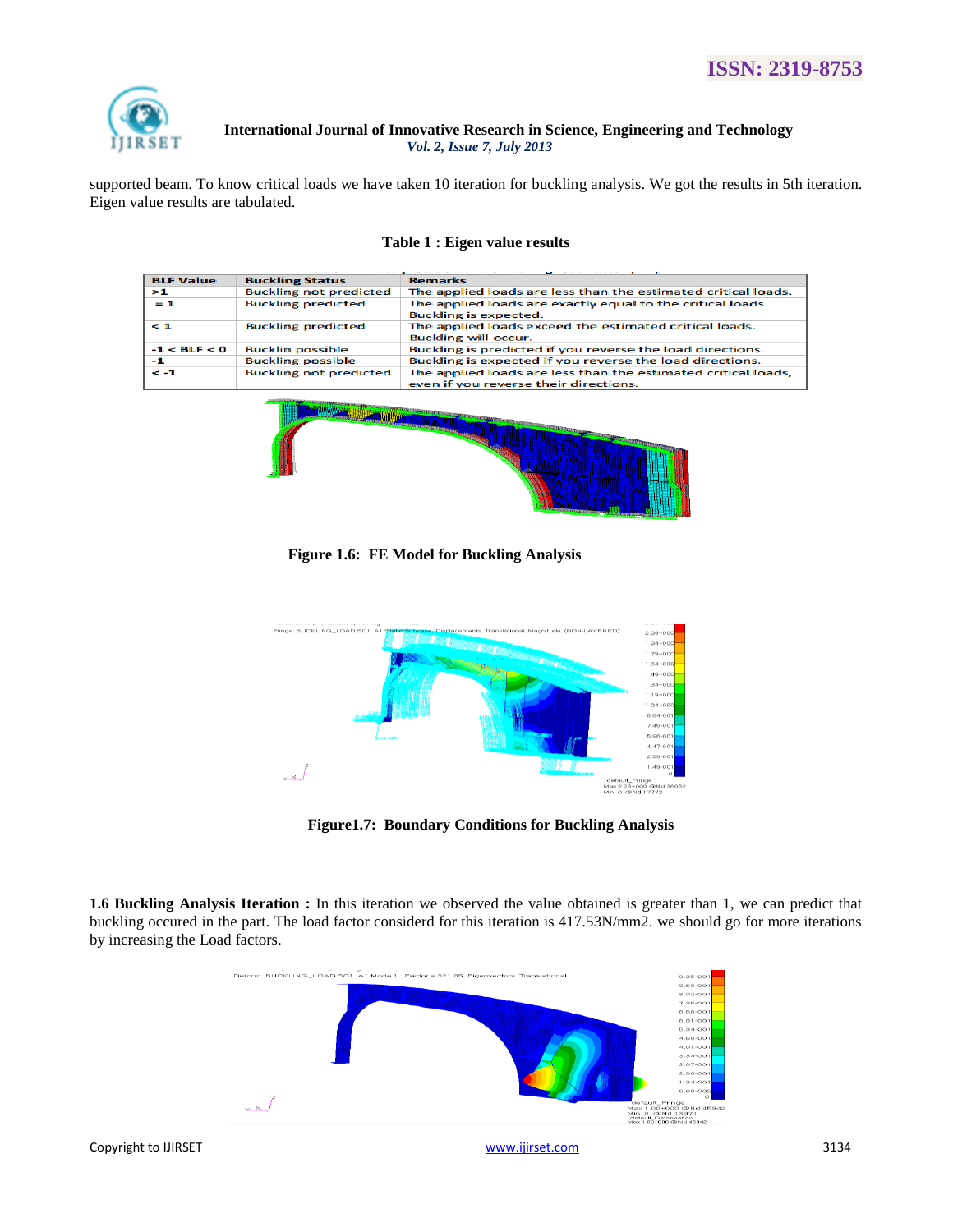

Figure 1.8: Mode 1 of Buckling Analysis

|                                                                                     |                                                                                                                                                                                | <b>1.7 Real Eigen values:</b> Eigen values are more than 1 or equal to 1 hence the design is safe.                                                                          |                                                                                                                                                                               |                                                                                                                                                                                                    |                                                                                                                                                                                                                |
|-------------------------------------------------------------------------------------|--------------------------------------------------------------------------------------------------------------------------------------------------------------------------------|-----------------------------------------------------------------------------------------------------------------------------------------------------------------------------|-------------------------------------------------------------------------------------------------------------------------------------------------------------------------------|----------------------------------------------------------------------------------------------------------------------------------------------------------------------------------------------------|----------------------------------------------------------------------------------------------------------------------------------------------------------------------------------------------------------------|
|                                                                                     |                                                                                                                                                                                |                                                                                                                                                                             |                                                                                                                                                                               |                                                                                                                                                                                                    |                                                                                                                                                                                                                |
|                                                                                     |                                                                                                                                                                                | EIGENVALUES<br>REAL                                                                                                                                                         |                                                                                                                                                                               |                                                                                                                                                                                                    |                                                                                                                                                                                                                |
| MODE<br><b>EXTRACTION</b><br>NO.<br>ORDER<br>6<br>n<br>8<br>8<br>9<br>9<br>10<br>10 | EIGENVALUE<br>3.232981E+02<br>3.818020F+02<br>$3.992471F + 02$<br>4.072634F+02<br>4.633732E+02<br>4.893752E+02<br>4.933511E+02<br>4.958209F+02<br>5.360605F+02<br>5.398686E+02 | RADIANS<br>1.798049E+01<br>1.953975E+01<br>$1.998117F + 01$<br>2.018077F+01<br>2.152611E+01<br>2.212183E+01<br>2.221151E+01<br>2.226703E+01<br>2.315298E+01<br>2.323507E+01 | <b>CYCLES</b><br>2.861684E+00<br>3.109848E+00<br>3.180102F+00<br>3.211869F+00<br>3.425986E+00<br>3.520798E+00<br>3.535071E+00<br>3.543909F+00<br>3.684911E+00<br>3.697977E+00 | <b>GENERALIZED</b><br>MASS<br>2.654963E+01<br>5.462089E+01<br>2.316388F+01<br>1.455906F+01<br>$5.494464E + 01$<br>7.709487E+01<br>2.455755E+01<br>2.333410F+01<br>$1.340452F + 01$<br>6.144969E+01 | <b>GENERALIZED</b><br><b>STIFFNESS</b><br>8.583442E+03<br>2.085437E+04<br>$9.248111F + 03$<br>5.929372F+03<br>2.545988E+04<br>3.772832E+04<br>$1.211549E+04$<br>$1.156954F+04$<br>7.185636F+03<br>3.317476E+04 |

 **Table 2: Eigen value results** 

## **2. Rib thicknesses with two cut-outs.**

**2.1 Optimized FE Model of Wing Rib:** We did 3-4 iterations to get the optimized model for rib. we added few holes to the model to get optimized. FE model and Boundary conditions for the same is shown in below figures. Total No of elements for the below model is 1212 .



 **Figure2.1: Optimized model** 



**Figure 2.2: Boundary conditions for static Analysis of optimized model**

**2.2 Displacement plot of Wing Rib:** Figure2.3 shows the displacement of the rib in z-direction when a pressure 2.75e-2 is applied on the rib. we observe maximum diplacement is 3.26mm on node 36082.



**Figure 2.3: Displacements for optimized model of detail design**